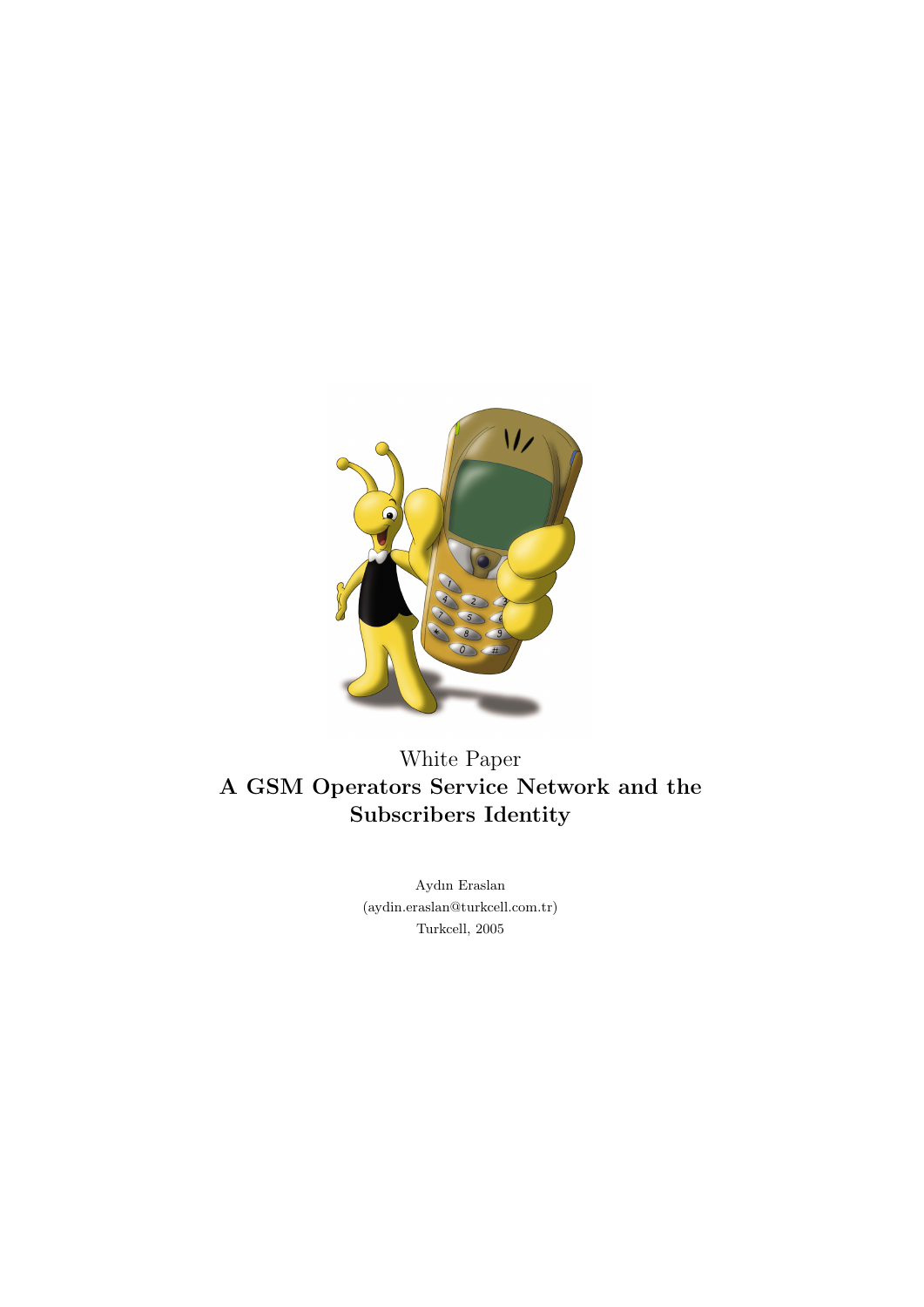# Contents

|   | 1 Introduction                                                                                                                                                                               |                     |  |  |  |  |
|---|----------------------------------------------------------------------------------------------------------------------------------------------------------------------------------------------|---------------------|--|--|--|--|
|   | 2 The value added services ecosystem                                                                                                                                                         |                     |  |  |  |  |
| 3 | Technical perspective<br>$\boldsymbol{4}$<br>$\overline{4}$<br>High Level Architecture and Sample Service Flow<br>3.1<br>The Extended Service Network with VAS Client  5<br>3.2 <sub>1</sub> |                     |  |  |  |  |
|   | 4 Conclusion<br>7                                                                                                                                                                            |                     |  |  |  |  |
|   | 5 Acknowledgements<br>7                                                                                                                                                                      |                     |  |  |  |  |
| 6 | Actors<br>6.1<br>6.2                                                                                                                                                                         | 8<br>-8<br>- 8<br>9 |  |  |  |  |
|   |                                                                                                                                                                                              |                     |  |  |  |  |

# List of Figures

| $1 -$          |                                                                           |
|----------------|---------------------------------------------------------------------------|
|                |                                                                           |
| -3             | The gateway for Service Providers (CSPS) $\ldots \ldots \ldots \ldots$ 5  |
| $\overline{4}$ | The VAS client and traffic push approch $\dots \dots \dots \dots \dots$ 6 |
|                | 5 Principle VAS client framework and Liberty Web Services 6               |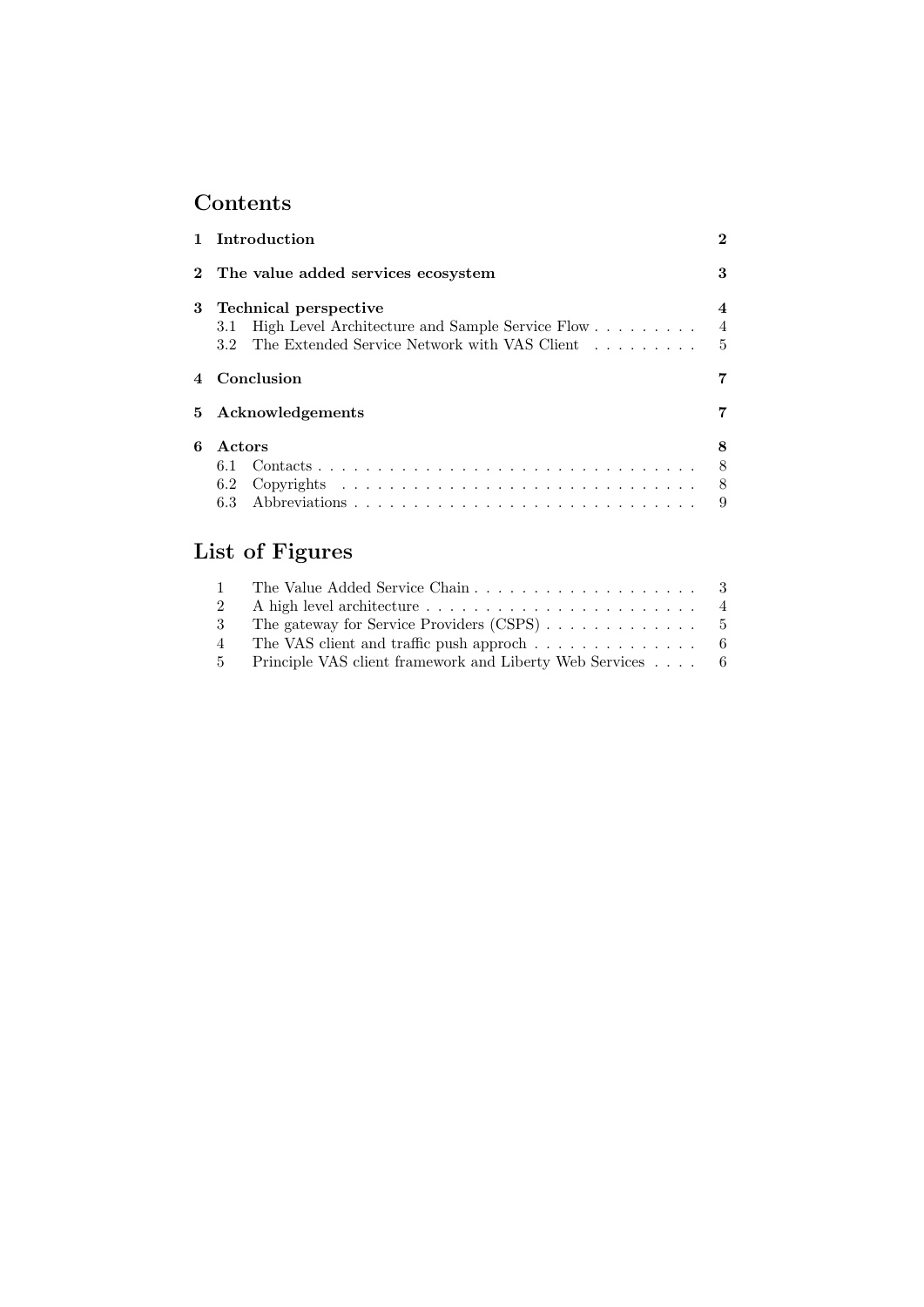### Abstract

This paper aims to summarize the study of a wireless operators service network and its ecosystem for creating and delivering mobile services with strong identity and privacy protection concerns. Available mainstream specifications and off-the-shelf products that are compliant with these specifications have been used during this work. This is a Turkcell project made in Turkey. Turkcell delivers value added services to more than 24,3 million subscribers and works with more than 220 companies as service providers.

### 1 Introduction

The motivation for enforcing a stronger identity related policy in our service network has been conducted by three major driving forces:

- Improving the subscriber privacy,
- Enabling service capabilities to 3rd Party service providers for both locationbased and non-location based services without exposing the subscribers identity,
- Offering subscribers the ability to manage his/her federation of service providers and value-added services

The first driving force, subscriber privacy, has gained importance as The National Telecom Regulation Body had released the outline for restricting the distribution and sharing of subscribers MSISDN with the 3rd Party service providers outside the GSM operators network. This restriction will have an impact to change our service network and service providers way of making business. Since business cases and service scenarios of the service providers had been set up mainly based on Mobile Subscriber Number (MSISDN).

Secondly, Location Enabled Service (LES) offerings represented a major need for hiding and/or protecting MSISDN information from service providers as any possible act on abusing MSISDN with the location data may lead to serious consequences that are legally inappropriate for the GSM operator. However, this risk also brought the integration dilemma of the LES platforms, which are without industry standard mechanisms to provide MSISDN protection, into the picture.

Finally, by considering future demands of our subscribers on consolidating the accessibility to the value-added services we decided to push privacy protection of the subscriber to the outer limits of our service network and its ecosystem consisting of value-added service providers. There we ended up with two solution alternatives to realize the privacy protection; either we could use an in-house developed MSISDN conversion (dynamic and/or static) mechanism, which would present disadvantages as the lack of standardization, not being future-proof, and cost inefficient to maintain, or we could search for specifications and a commercial products that would offer us Resource Identification handling, discovery services for service providers and privacy protection for the subscribers in some terms. As a matter of fact, we have found that the Liberty Alliance Specifications are brilliantly matching our needs and even exceeding in some ways.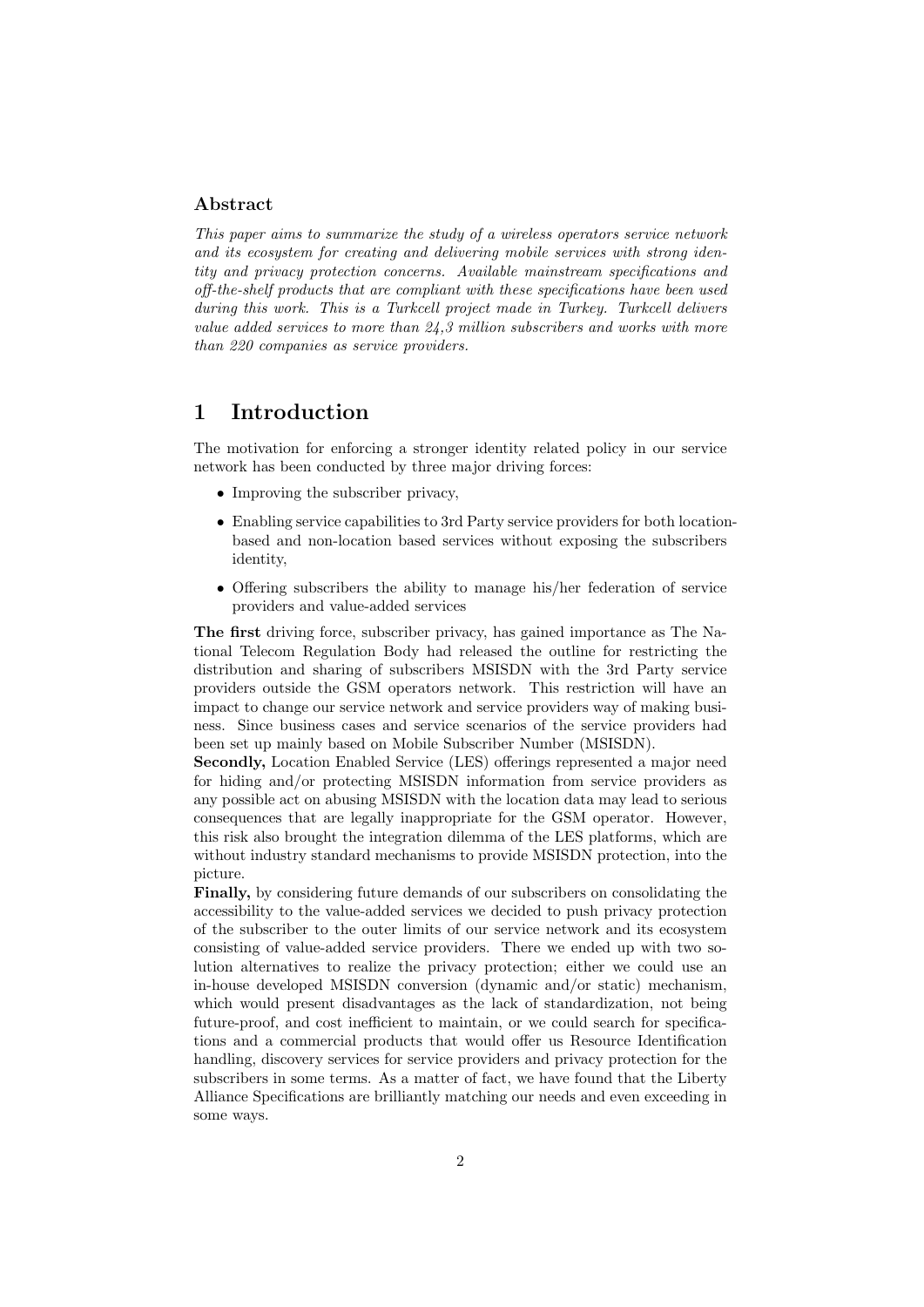## 2 The value added services ecosystem



Figure 1: The Value Added Service Chain

Even bound with agreements between SPs and operators; the MSISDN information is being used by bulk SMS services offered by SPs. As subscribers are to be offered the choice of not getting these bulk messages, often very expensive filtering operations have to be performed. As MSISDN represents the primary parameter for both SP while sending bulk messages- and the operator while filtering the unwanted messages-, the concept by offering service capabilities without using the MSISDN outside of the GSM operators network is a brand new idea. The difficulties and technical challenges that a SP is facing and other requirements for the service network regulation have lead us to a VAS client definition and by addressing the requirements mentioned a PoC project has been initiated by Turkcell and Sun Microsystems.

This approach combined with a client specification and also a client application offering (GPL, commercial) for the service network will assist service providers to fully exploit the capabilities of wireless networks with respect to subscribers privacy. We eagerly expect the number of SPs to increase from three digits to four digits.

As a result the customers have his very own liberty and privacy controlled by him, the SP gets unmatchable network capabilities from the wireless operator and finally the operator keeps a wise track of the demands on value-added services while opening brand new ways to flourish the service network ecosystem.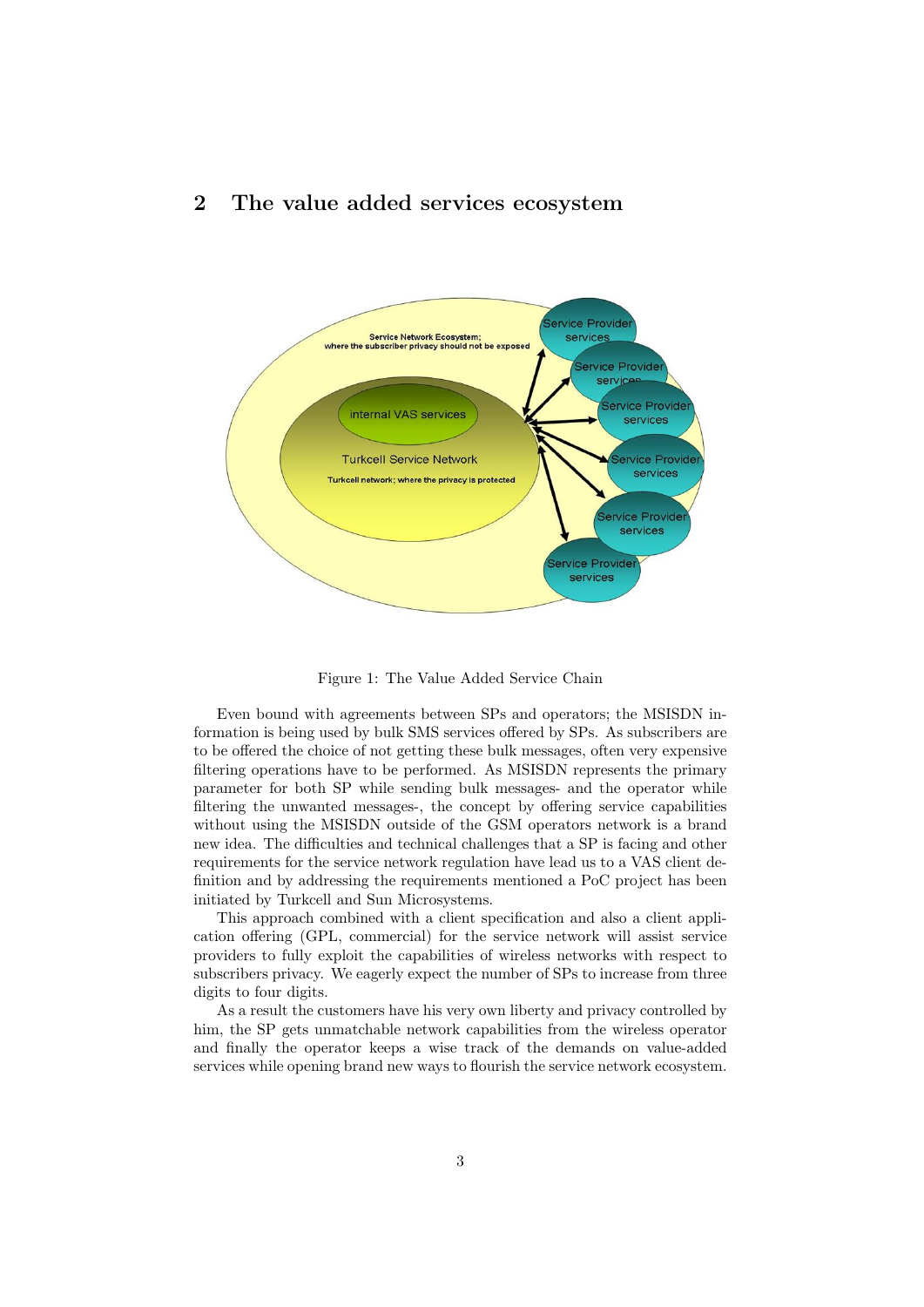## 3 Technical perspective



### 3.1 High Level Architecture and Sample Service Flow

Figure 2: A high level architecture

A sample use case scenario; GSM User sends a service request via SMS to a specific service number to learn restaurants near the location where he/she is. Content provider leverages wireless operators geo-location service, customizes content ,and returns corresponding list of restaurants back to user.

- 1. Service Request by SMS: The GSM User makes a service request by sending an SMS message to a specific service number.
- 2. Authentication: SMS GW sends authentication request to IdP and IdP authenticates the user by MSISDN.
	- Validity Check: IdP checks requested content provider's validity and builds federation key.
	- Authentication Approval: IdP returns with 'federation opaque handle' and ID-WSF bootstrap information.
- 3. Invoke to the Content Provider (CP): SMS GW invokes to the 3rd party CP on behalf of the principal with the resource offering Id, and SMS content.
- 4. Location Service Discovery: The 3rd party CP invokes to the Discovery Service for LES and SendSMS WS information. In addition to requested info, DS returns a Resource ID which includes MSISDN of the requester in encrypted form.
- 5. Location Info Request: CP acquires location info of requesting party from LES by using the Resource ID.
- 6. Service Delivery Invocation: The 3rd party CP/WSC invokes SendSMS WS with the Resource ID and service delivery content.
- 7. Delivery of the Result: SendSMS Service sends the result to the GSM User.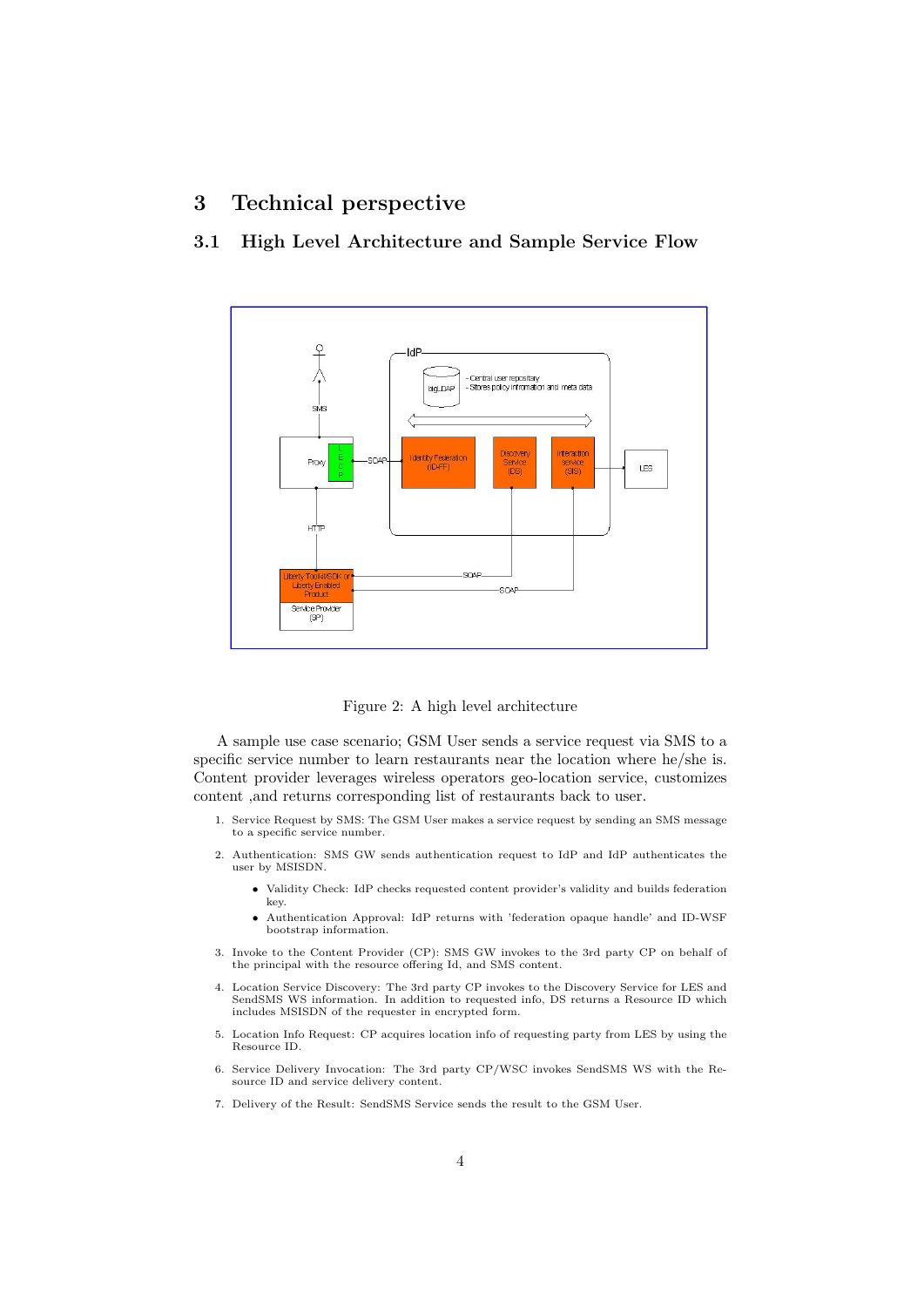#### 3.2 The Extended Service Network with VAS Client

Turkcells messaging middleware (CSPS since 2001) is developed in-house by its software development teams as required by a specific design aiming to achieve two major goals: to simplify new services integration into the network and both control and regulate the traffic generated to and from 3rd parties. The specific need to develop a middleware has risen as the rapid expansion of versatile services that run on various platforms increased the difficulty and cost of service management.

CSPS is designed such that it can provide a unified management on various platforms such as: SMSC, MMSC, PTS, USSD Gateway, MPC, CBC (see figure 3). We have started with our Service Centric design of a general gateway(CSPS) for Service Providers in 2001 which can interpretated as a Service Oriented Architecture (SOA). CSPS is the prime node for Servce definitions acting as a Service Repository for many proxies in this midlleware.



Figure 3: The gateway for Service Providers (CSPS)

However as market dynamics and performance concerns necessitated in time, we have decided to go from passive mode to active mode by pushing the traffic addressed to the SPs networks. Considering the SPs various technical capabilities we have defined 3rd Party VAS Client specification to handle all incoming traffic and have initiated a client development process with GPL and commercial licensing requirements as a responsive action.

As we proceed with improving our client specifications we have found that the liberty specifications exactly match and perfectly cover functionality requirements such as discovery services, personal profile and identity management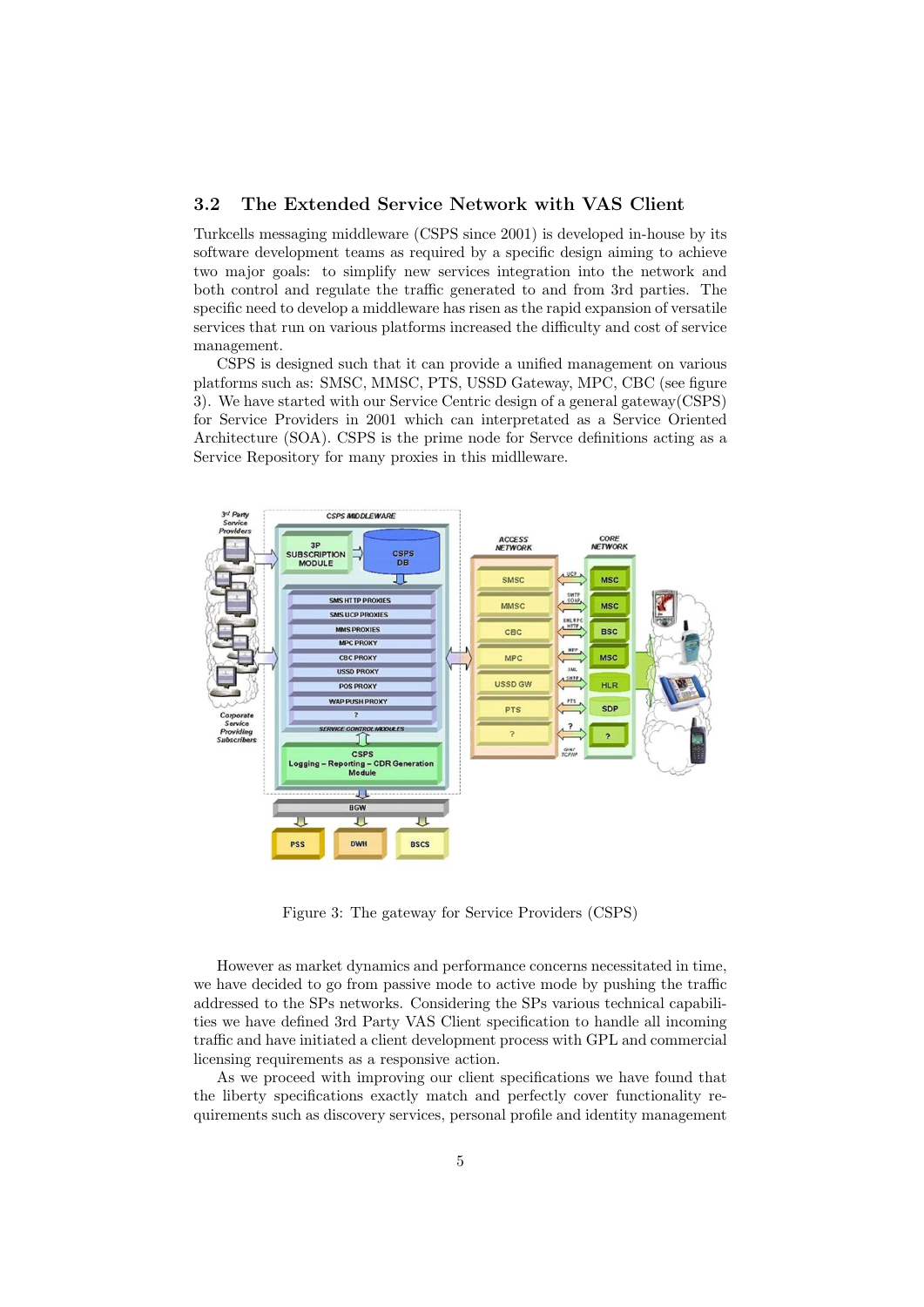across all parties that participate on the service request and delivery. This had led us to place the support of Liberty Web Service Framework into the Vas client Framework specifications as a main prerequisite. A graphical presentation of the client framework can be seen below in Figure 5;

In time we have decided to go from passive mode to active mode by pushing the traffic addressed to the SP's to the SP's networks. Considering the SP's various technical capabilities we have defined 3rd Party VAS Client specification to handle all the incoming traffic and initiated a client development process with GPL and commercial licensing requirements.

As we approached with our client specifications we have found that the liberty specifications exactly match and also cover some functionality such as discovery services, personal profile and identity management across all parties that participate on the service request and delivery. That why the support of



Figure 4: The VAS client and traffic push approch

Liberty Web service framework has been placed into the Vas client Framework specifications. A graphical presentation of the client framework can be seen below;

| SetConfiguration DispatchSMS<br>WS | <b>WS</b>             | SendConcat<br>WS        | <b>Get SMS</b><br><b>WS</b> | <b>DispatchNOTF</b><br>WS. | Id-WSF WS<br>Liberty 1.2<br>Protocol |
|------------------------------------|-----------------------|-------------------------|-----------------------------|----------------------------|--------------------------------------|
| GetConfiguration<br><b>WS</b>      | Register<br><b>WS</b> | SendBinary<br><b>WS</b> | SendSMS<br>WS               | <b>DispatchMMS</b><br>WS   | SendMMS<br><b>WS</b>                 |
| Configuration                      | In Pool               |                         | Out_Pool                    | Notification               |                                      |
|                                    | In Pool Log           |                         | Out Pool Log                |                            |                                      |

Figure 5: Principle VAS client framework and Liberty Web Services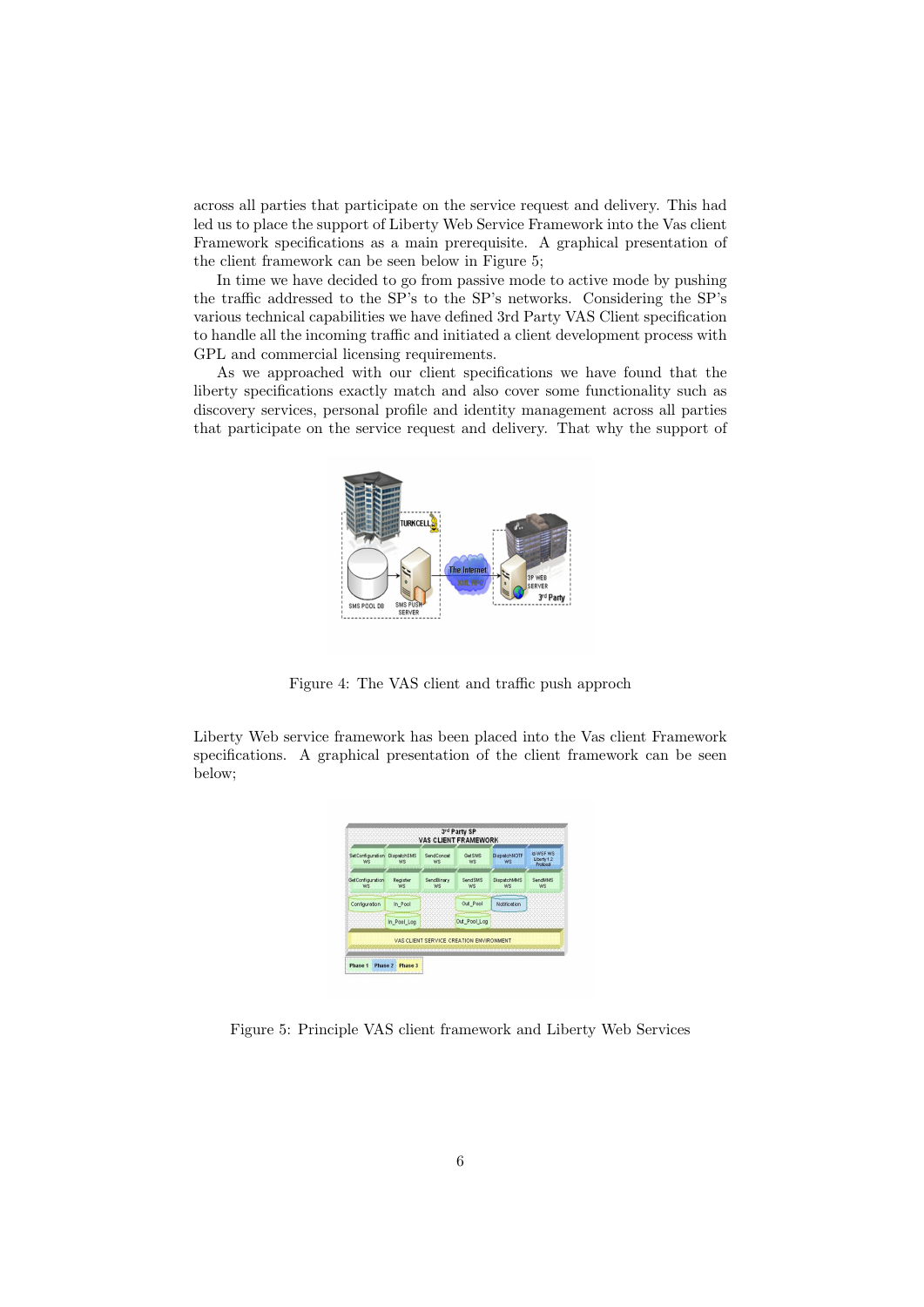# 4 Conclusion

We successfully conducted a PoC project that has resulted with the accomplishment of all pre-defined requirements. The outcomes of the project for the three main parties- the GSM operator, service provider, and the customer - can be listed as following: From the operators point of view; We successfully conducted a PoC project that has shown us that all our requirements can be kept. As the outcome of this project the following benefits can achieved. From the operators point of view;

- From computational power while the service network is extended to the SP's Network perimeter.
- Identity of subscribers is being protected.
- Traffic engineering and network regulation can start from the SP's network.
- A huge number of telco capabilities can be exposed to SP's by a manageable way.

For the service providers;

- has an abstraction of the wireless operators service network.
- are able to develop more sophisticated services with the new capabilities.

With respect to the customer;

- Experiences unmatchable control of his/her identity and related attributes.
- Experiences new personalized and sophisticated services.

### 5 Acknowledgements

Many tanks for their contribution goes to; Mr. Fulup Ar Foll (Sun), Mr. Ayhan Alkan (Sun), Mr. Orhan Alkan (Sun) and Mr. Sercan Uslu (Turkcell), Mr.  $\ddot{\text{O}}$ mür  $\ddot{\text{O}}$ zoral (Turkcell), Mr. Ersoy Peksen (Turkcell).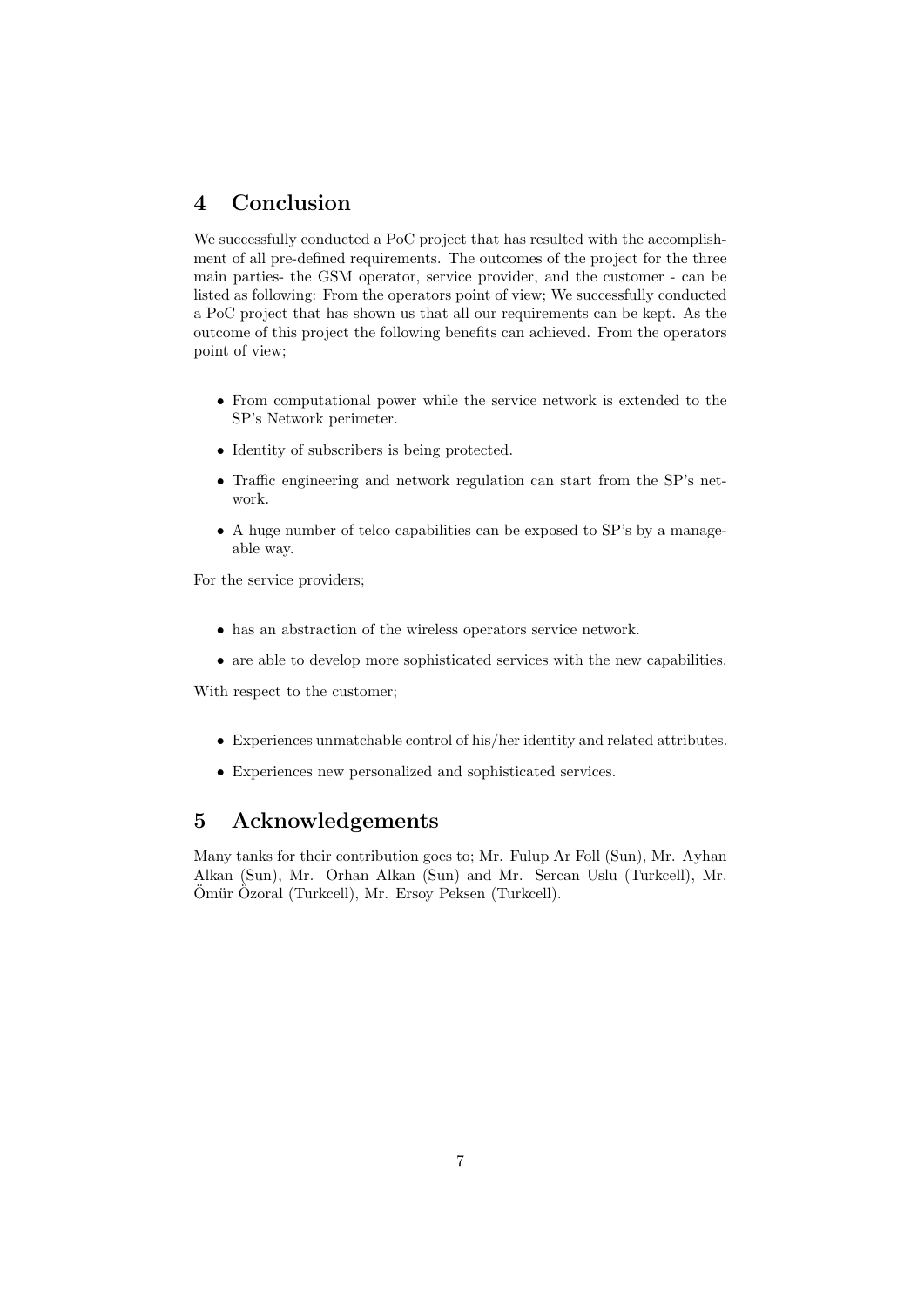### 6 Actors

#### About Turkcell,

Turkcell (NYSE: TKC, ISE: TCELL) is the leading GSM operator in Turkey with 24.3 million postpaid and prepaid customers, as of March 31, 2005. Turkcell provides high-quality wireless telephone services throughout Turkey and has coverage of 99.9% of the towns with more than 5,000 inhabitants. Turkcell provides roaming with 447 operators in 176 countries as of May 12, 2005. Turkcell is the only turkish company listed on NYSE. Turkcell has interests in international GSM operations in Azerbaijan, Georgia, Kazakhstan, Moldova and Northern Cyprus, which have a total of 4.2 million subscribers as of March 31, 2005. For more information, visit http://turkcell.com.tr.

#### About Sun Microsystems,

Since its inception in 1982, a singular vision "The Network Is The Computer" has propelled Sun Microsystems, Inc. (Nasdaq: SUNW) to its position as a leading provider of industrial-strength hardware, software and services that make the Net work. Sun can be found in more than 100 countries and on the World Wide Web at http://sun.com .

### 6.1 Contacts

TURKCELL, Turkcell Plaza Mesrutiyet Cad. No. 153 34430 Tepebası/ İSTANBUL Tel: (0212) 313 10 00 Web: http://turkcell.com.tr



SUN MICROSYSTEMS, INC. 4150 Network Circle Santa Clara, CA 95054 USA Phone: 1-650-960-1300 or 1-800-555-9SUN Web: http://sun.com



#### 6.2 Copyrights

The contents of this document are copyright 2005 Turkcell and copyright 2005 Sun Microsystems, Inc. All rights reserved. A license is hereby granted to download and print a copy of this document for personal use only. No other license to any other intellectual property rights is granted herein. Unless expressly permitted herein, reproduction, transfer, distribution or storage of part or all of the contents in any form without the respective prior written permission of Turkcell or Sun Mi-crosystems is prohibited. The content of this document is provided "as is", without warranties of any kind with regards its accuracy or reliability, and specifically excluding all implied warranties, for example of merchantability, fitness for purpose, title and no infringement. In no event shall Turkcell or Sun Microsystems be liable for any special, indirect or consequential damages, or any damages whatsoever resulting form loss of use, data or profits, arising out of or in connection with the use of the document. Turkcell and Sun Microsystems reserve the right to revise the document or withdraw it at any time without prior notice. This distribution may include materials developed by third parties. Turkcell and Hazır Kart are registered trademarks of Turkcell Corporation. Turkcell and Other product and company names mentioned herein may be trademarks or trade names of their respective owners. Sun, Sun Microsystems, the Sun logo, Java, SunTone, Sun ONE, The Network is the Computer, We're the dot in .com, iForce, Java System Access Manager, Java System Directory Server and Powered by Sun are trademarks or registered trademarks of Sun Microsystems, Inc. in the U.S. and other countries.